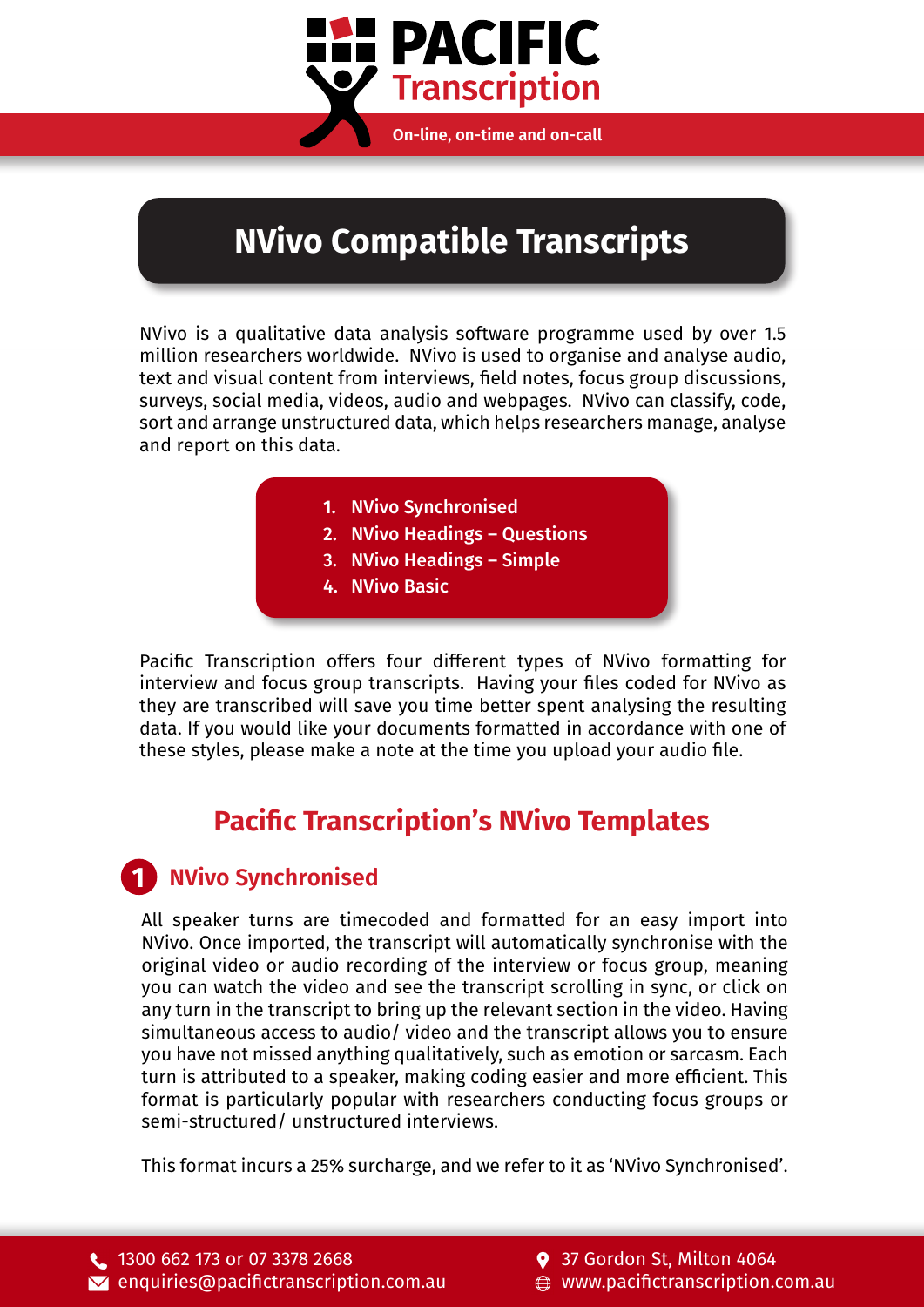

**On-line, on-time and on-call**

## <span id="page-1-0"></span>**2 NVivo Headings - Questions**

Our NVivo Headings format expands into a more flexible, individualised process. We would be happy to hear what you hope to get out of your specially formatted transcripts, and adapt our templates to suit your needs. If you have a list of interview questions which are followed in your audio files, we can format the transcripts to enable autocoding of nodes for each question and within that, for the facilitator and interviewee. This eliminates an enormous amount of work for you. You can analyse the range of interviewee responses to particular questions easily and efficiently.

This format incurs a 15% surcharge, and we refer to it as 'NVivo Headings Questions'.

| <b>Format</b>                 | <b>Benefits</b>                                                                                                                                                                                               | <b>Ideal for</b>                                                                              | <b>Pricing</b>   |
|-------------------------------|---------------------------------------------------------------------------------------------------------------------------------------------------------------------------------------------------------------|-----------------------------------------------------------------------------------------------|------------------|
| <b>NVivo</b><br>Synchronised  | Transcript synchronised to<br>audio/ video. Review any<br>section of a recording instantly<br>by clicking on that turn in<br>the transcript. Automatically<br>groups all turns by a speaker<br>when imported. | Semi-structured/<br>unstructured interviews<br>and focus groups.                              | 25%<br>surcharge |
| NVivo Headings<br>- Questions | Transcript can be organised<br>by each interview question<br>if provided. Transcripts allow<br>auto-coding by speaker, and by<br>questions/themes.                                                            | Structured interviews,<br>where a list of<br>questions/themes<br>followed can be<br>provided. | 15%<br>surcharge |
| NVivo Headings<br>- Simple    | Transcripts allow auto-coding<br>by speaker.                                                                                                                                                                  | Semi-structured/<br>unstructured interviews.                                                  | 10%<br>surcharge |
| NVivo Basic                   | The no-frills option,<br>compatible with all software<br>versions.                                                                                                                                            | Any type of interview<br>speech.                                                              | No<br>surcharge  |

### <span id="page-1-1"></span>**NVivo Headings - Simple 3**

Should you have less structured interviews, interviewee and facilitator can be transcribed in the same headings style, enabling separate nodes on the same hierarchal level when imported. This is a time-saver considering the coding you will no longer have to do manually, and useful for identifying the environment of certain concepts within nodes.



This format incurs a 10% surcharge, and we refer to it as 'NVivo Headings Simple'.